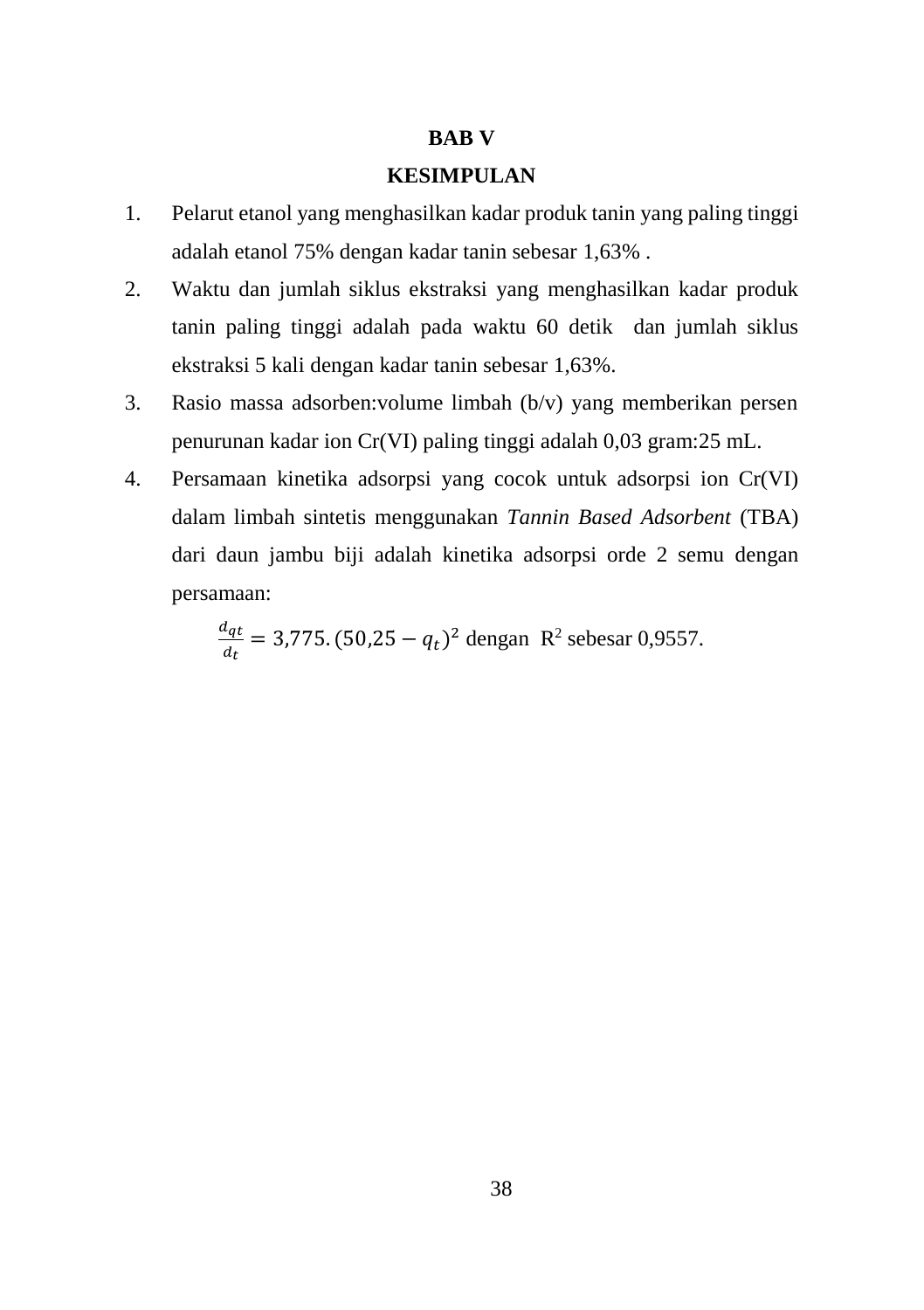## **DAFTAR PUSTAKA**

- 1. Volesky B. Detoxfication of metal-bearing effluents: biosorption for the next century. Hydrometallorgy 2001; 59: 203-216
- 2. Robinson, T. *Kandungan Organik Tumbuhan Tinggi*. 1995. Penerjemah: Kosasih Padmawinata. Bandung:ITB.
- 3. Ekholm, P., Virkki, L., Ylinen, M., Johanson, L. *The effect of Phytic Acid and Some Natural Chelating Agents of Solubility of Mineral Elements in Oat Bran*. 2003.
- 4. Chemat F, Albert-Vian M, Zill-e-Huma Y-J (2009) Microwave assisted separation: green chemistry in action. In: Pearlman JT (ed) Green chemistry research trends. *Nova Science* Publishers, New York, pp 33- 62
- 5. Hasrianti, "Adsorpsi Ion Cd<sup>2+</sup> dan Cr<sup>6+</sup> pada Limbah Cair menggunakan Kulit Singkong" 2012, Program Pasca Sarjana, Universitas Hasanuddin, Makassar.
- 6. Hartati, I., Riwayati, I., dan Kurniasari, L.,"Potensi Xanthate Pulpa Kopi sebagai Adsorben pada Pemisahan Ion Timbal dari Limbah Industri Batik", Jurnal Momentum 2011, Vol. 7, No. 2.
- 7. Bielicka A, I Bojanowska, A Wisniewski. 2005. Two faces of chromium-pollutant and bioelement. *Journal of Environmental Studies*. 14 (1): 5-10.
- 8. Matsuo, T., Hanarnure, N., Shimol, K., Nakamura, Y., and Tomita, I. 1993. Identification of (+) gallocatechin as a-bio antimutagenic compound in *Psidium guajava* leaves. Phitochemistry 36: 1027-1029
- 9. Giner-Chavez, B.I. dan Cannas, A. *Tannins: Chemical Structural The Struktur od Hydrolysable Tannins.* [cited 26 November 2015. Avaliable from : <http://www.ansci.cornell.edu/plant/toxicagents/> tannin/ image/int.blg.gif.cornert university]. 2001.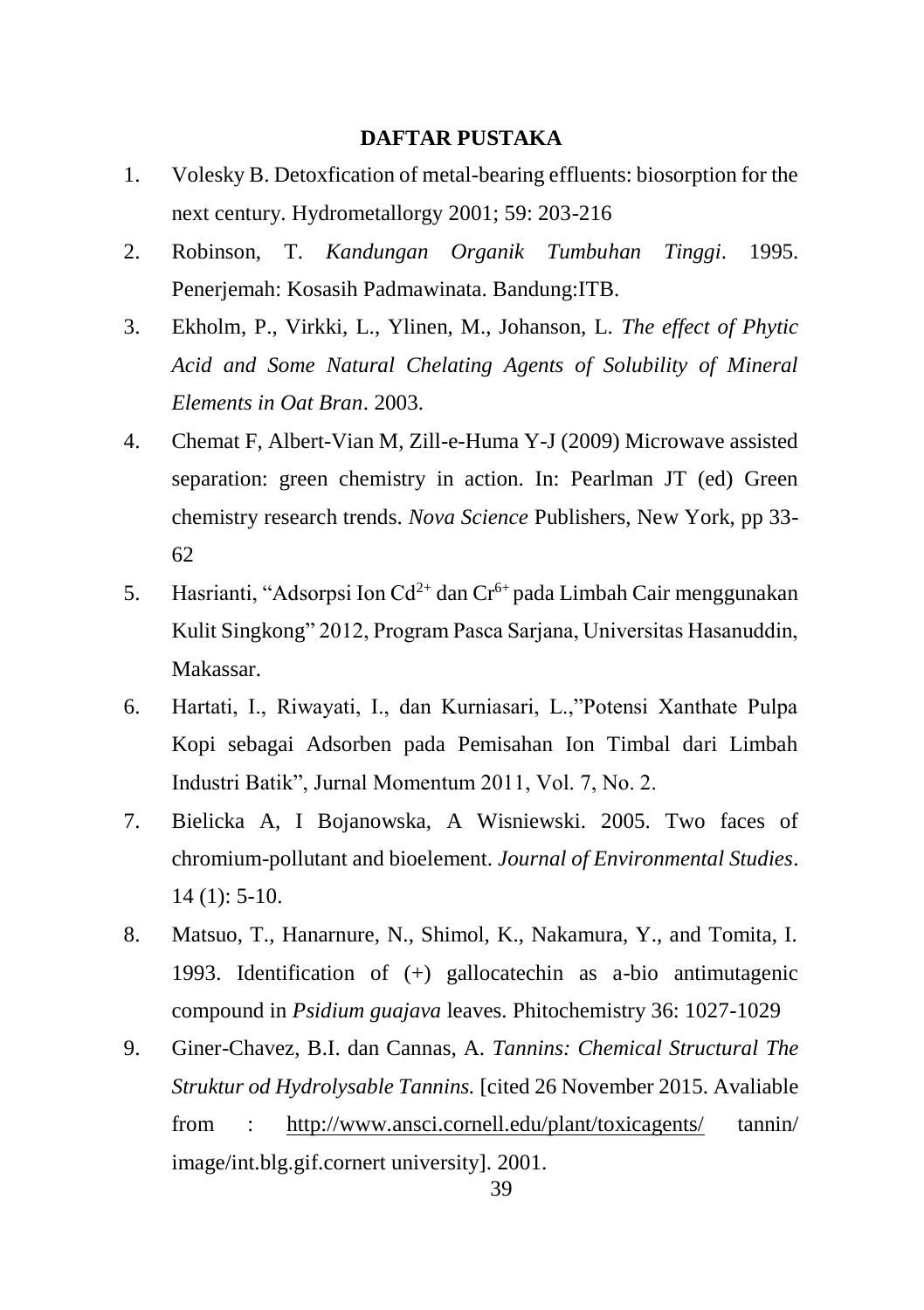- 10. Jain, T., Jain, V., Pandey, R., Vyas, A., & Shukla, S. S. (2009). Microwave Assisted Extraction for Phytoconstituents – An Overview. *Asian Journal Research Chemistry, 1* (2), 19-25.
- 11. Guenther, E., 1952. "The essential Oils Volume 5" D. Van Nostrand Com pany Inc. New York. 420 pp.
- 12. Ganzler, K., Salgo' , A., & Valko' , K ., 1986, Microwave extraction: A novel sample preparation method for chromatography. *Journal of Chromatography*, 371, 299-306.
- 13. Salas, P. G., Aranzazu, M.-S., Antonio, S.-C., & Alberto, F.-G. (2010, December 3). Phenolic-Compound-Extraction Systems for Fruit and Vegetable Samples. *Molecules , 15*, pp. 8813-8826.
- 14. Mc. Cabe and Smith, "Unit Operation of Chemical Engineering", McGraw Hill Book Company, 5th edition 1993, 810, Singapore.
- 15. Alberty, R.A., 1987, Physical Chemistry, 7<sup>th</sup>, John willey and Sons.
- 16. Z.-x. Jin, B.-Q. Wang and Z.-J. Chen, *Medicinal Plants Research* 2010, *4*, 2229-2234.
- 17. N. Rhazi, H. Hannache, M. Oumam, A. Sesbou, B. Charrier, A. Pizzi and F. C.-E. Bouhtoury, *Arabian Journal of Chemistry* 2015, 1878- 5352.
- 18. Kunnambath, P.M., Thirumalaisamy, S., *Characterization and litilization of tannins extract for the selective adsorption of Ni (II)*  Journal of Chemistry, 2015. **2015**: p. 1-9.
- 19. Suzuki, Y., Sawada, K., Chihara, K., *Adsorption characteristics of tannin for heavy metal ions*. 2004, Meiji University: Kawasaki, Japan.
- 20. A. Nakajima and Y. Baba. 2004. *Mechanism of hexavalent chromium adsorption by persimmon tannin gel*. Japan. Water Research.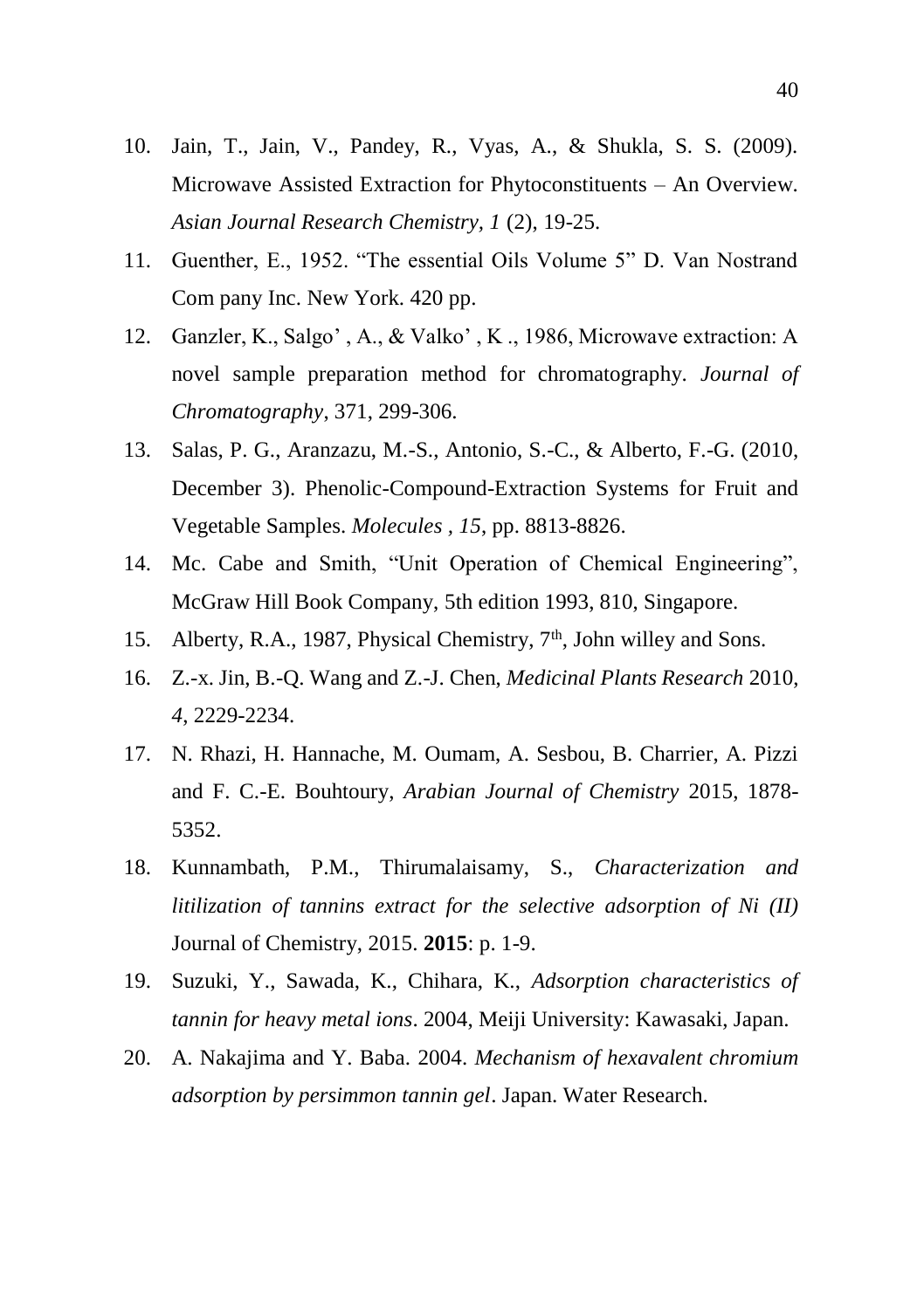- 21. A. Sengil and M. Ozacar, *Journal of Hazardous Materials* 2008, 277- 285.
- 22. Markom, M., Hasan, M., Daud, W.R.W., Singh, H., and Jaim, J.M., (2007), Extraction of hydrolysable tannins from *Phyllanthus niruri*  Linn:Effects of solvents and extraction methods, *Separation and Purification Technology*, 52, pp. 487-496.
- 23. Rohmawai, L., "Studi Kinetika Adsorpsi Merkuri (II) Pada Biomassa Daun Enceng Gondok (*Eichhornia crassipes*)" Skripsi 2008, Jurusan Kimia, Fakultas Sains dan Teknologi, Universitas Islam Negeri Malang, Malang.
- 24. Yu Lin H, KuoYH, Lin YL, Chiang W. Antioxidative effect and active component from leaves of lotus (Nelumbo nucifera). Journal of Agricultural and Food Chemistry 2009; 57 : 6623-6629.
- 25. Mokhtarpour A, Naserian AA, Tahmasbi AM, Valizadeh R. Extraction of Phenolic Compounds and Tannins from Pistachio By-products. Animal Science 2014: 1330-1338.
- 26. Baldosano HY, Castillo Ma BMG, Elloran CDH, Bacani FT. Effect of Particle Size, Solvent and Extraction Time on Tannin Extract from *Spondias purpurea* Bark Through Soxhlet Extraction. 2015. Vol 3.
- 27. P. C. Veggi, J. Martinez and M. A. A. Meireles, 2013, "Fundamental of Microwave Extraction", Brazil.
- 28. Pantoja-Castroa, M.A., González-Rodrígueza,H., *Study By Infrared Spectroscopyand Thermogravimetric Analysis of Tannins and Tannic Acid.* Latinoamer.Quím, 2011. **39**: p. 107-112.
- 29. Argun ME, Dursun S, Ozdemir C, Karatas M. Heavy metal adsorption by modified oak sawdust: Thermodynamics and kinetics. Journal of Hazardous Material 2007: 77-85.